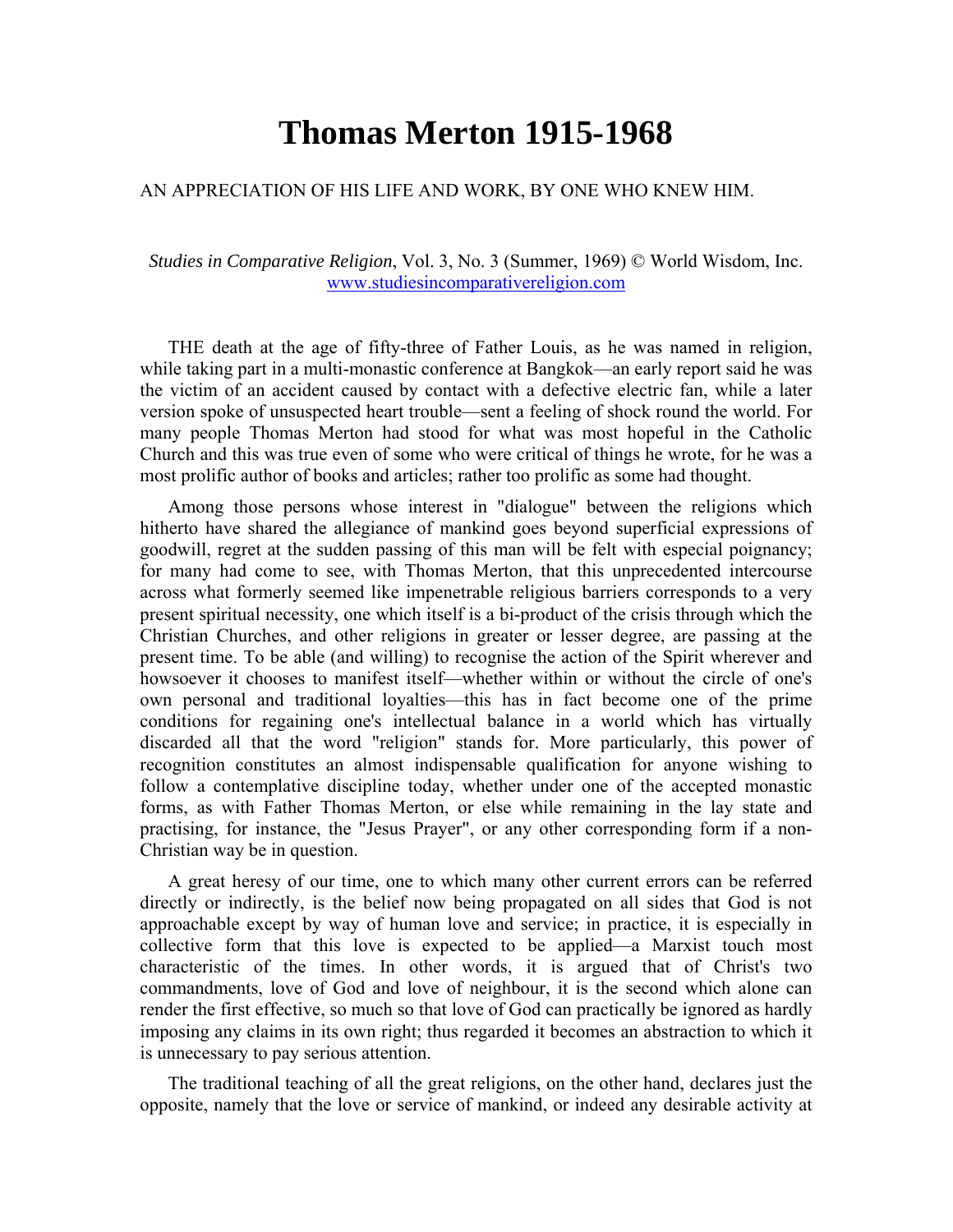the level of this world, can only become effective as a means of salvation in function of a prior love of God, whereof it will be a reflection as to its intention and a symbolical enactment in the realm of human intercourse. The order in which Christ named his two commandments therefore remains principial: to reverse the emphasis, whether explicitly or else by ignoring the prior term, is to divorce one's own attempts to carry out that second commandment from their empowering cause, thus condemning them to a kind of illegitimacy; it is to spread the smear of idolatry over all one does in this world, since this is what idolatry really means, namely to value things apart from God as if they were selfcreated and self-subsistent. As God's creations they can (and must) be loved and served within the limits imposed by their respective natures, their *svadharma* as Hindus would say, that which displays the divine purpose behind each form and determines for each being its intrinsic vocation. Regarded in this way, love of creatures both derives from the love of God and leads back to it, and that is why Christ was able to say, of the second commandment, that it is "like unto" the first. An effect always retains something of its cause, from which moreover it never becomes entirely dissociated. In its own order, the love of "neighbour" is a necessary expression of the love of God, but this fact certainly does not make it co-extensive with the possibilities of that love either in theory or practice.

From all this, it should be sufficiently apparent that the field for the exercise of the love of God corresponds, for human beings, to the Contemplative Life under its various aspects—prayer, meditation, communion with Nature (for this too belongs here) and that ineffable state of recollection that makes the saint; while the field for the exercise of the love of neighbour (taking this word in its universal sense, as embracing all creation "down to the last blade of grass" as Buddhism puts it) corresponds to the Active Life of men in the world. As for liturgy and the sacramental life under all its forms, this displays something of both lives or loves, seeing that its exercise does not go without action outwardly directed, yet its context and motivation remain implicitly contemplative, failing which any ritual action would become virtually unintelligible.

It is in the light of the *foregoing* considerations that the life of Thomas Merton has to be viewed; for that life to deliver its message in a form answering to our condition it has to be read in the context of the cardinal truth concerning the essential primacy of Contemplation to which he clung during all his years as a monk and of which he was always trying to deepen awareness at whatever cost to himself. Nor did he merely regard this as the special concern of a monastic vocation, for (as he told me himself) he considered this to be the greatest lack of the world today. From this conviction he never swerved; we must not let ourselves be deceived, on this score, by a number of dubious opinions he allowed himself to voice at times, opinions which caused many people to dub him a "modernist", whether with approval or otherwise. Despite an openness of mind which sometimes took an imprudent turn—even to the point of unwitting, lapse into error—and despite his castigation of the many intellectual and moral evasions that had become conventional in the Christian Church, the one thing Thomas Merton never did was to surrender his soul to the "activist" trend now in vogue, of which an antimetaphysical, anti-contemplative, anti-traditional and anti-symbolical bias is the sinister hallmark.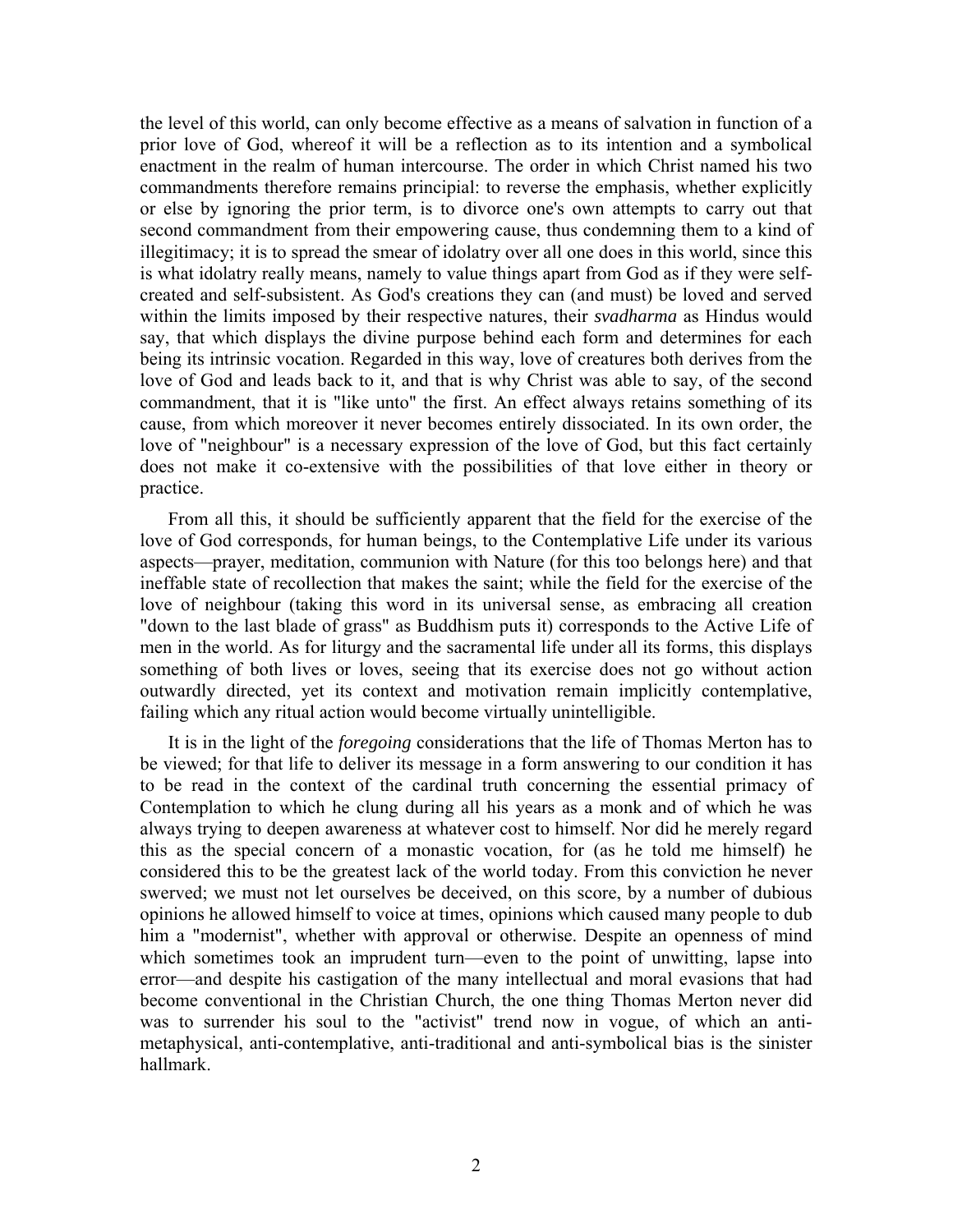\* \* \*

My own acquaintance with Thomas Merton dates from the year 1963, when we were put in touch by a third party in connection with an article of mine he thought Father Merton would find of particular interest, as proved to be the case. This first encounter started a correspondence between us which gradually grew more frequent and intimate; his own evident fondness for Buddhistic ways of thinking and not thinking—the second especially—helped further to foster a mutual sympathy. Soon we were exchanging books; I sent him one of mine, and several by other authors: among the latter was included *A Moslem Saint of the Twentieth Century* by Martin Lings (Allen and Unwin) which contains some marvellous English renderings of poems by the saint in question, the Algerian Shaikh Ahmad al-'Allawī, one of the great Masters of Sufism. His life, and especially his poems, so moved Father Merton that he decided forthwith to take them as a subject for intensive meditation: this was typical of the man—he would plunge for the pearl of great price the moment he caught sight of it.

Reciprocally, Father Merton sent me a wide selection from his own earlier works, including the autobiographical volume *The Seven Storey Mountain* describing his entry into the Catholic Church and his subsequent urge to embrace a monastic discipline. After that, other things of his followed at intervals: separate papers on a variety of subjects, collections of essays, some poetry, also one or two longer works dealing with questions of the day such as racial relations in American society and the question of war, concerning which his own views owed much to the Gandhian idea of "non-violent resistance". With all this material in my possession I was able to gain a considerable insight into the many-facetted structure of the author's mind.

In the fall of 1964, while touring in the States as a member of *The English Consort of Viols* I found myself, between two concerts, quite close to the abbey of Gethsemani in Kentucky where Thomas Merton belonged; with the abbot's permission a meeting was arranged, the only meeting face to face we ever had. Never shall I forget that afternoon spent in his company pacing slowly round the wide courtyard adjoining the abbey buildings or else sitting under a great tree turned to sheer gold by the magic touch of the North American autumn. On that day I got the clearest impression that I was with a man who walked with the Spirit and this impression has not been dimmed with the passage of time.

Thomas Merton was a man who, to judge by what he said by word of mouth and in private letters, was clearly opposed to the "dynamism" (his own word) now become fashionable in the Church which, for all its claims to teach, seems unaccountably eager to take its cue from the profane world; even in his own Cistercian Order, so he said, the change of outlook during the last few years had been almost unbelievable; walls and rules were quite powerless to keep the worldly influences at bay. A rekindling of the genuinely contemplative spirit in such manner as to affect both teachings and the way those teachings shall be lived, by this means alone could the Christian Church hope to find its soul again; but, as he also told me once, those who have it in them to voice this unpopular truth can have little expectation of being listened to, yet speak of it they must.

Given these views, one may well ask how came it about that our author, when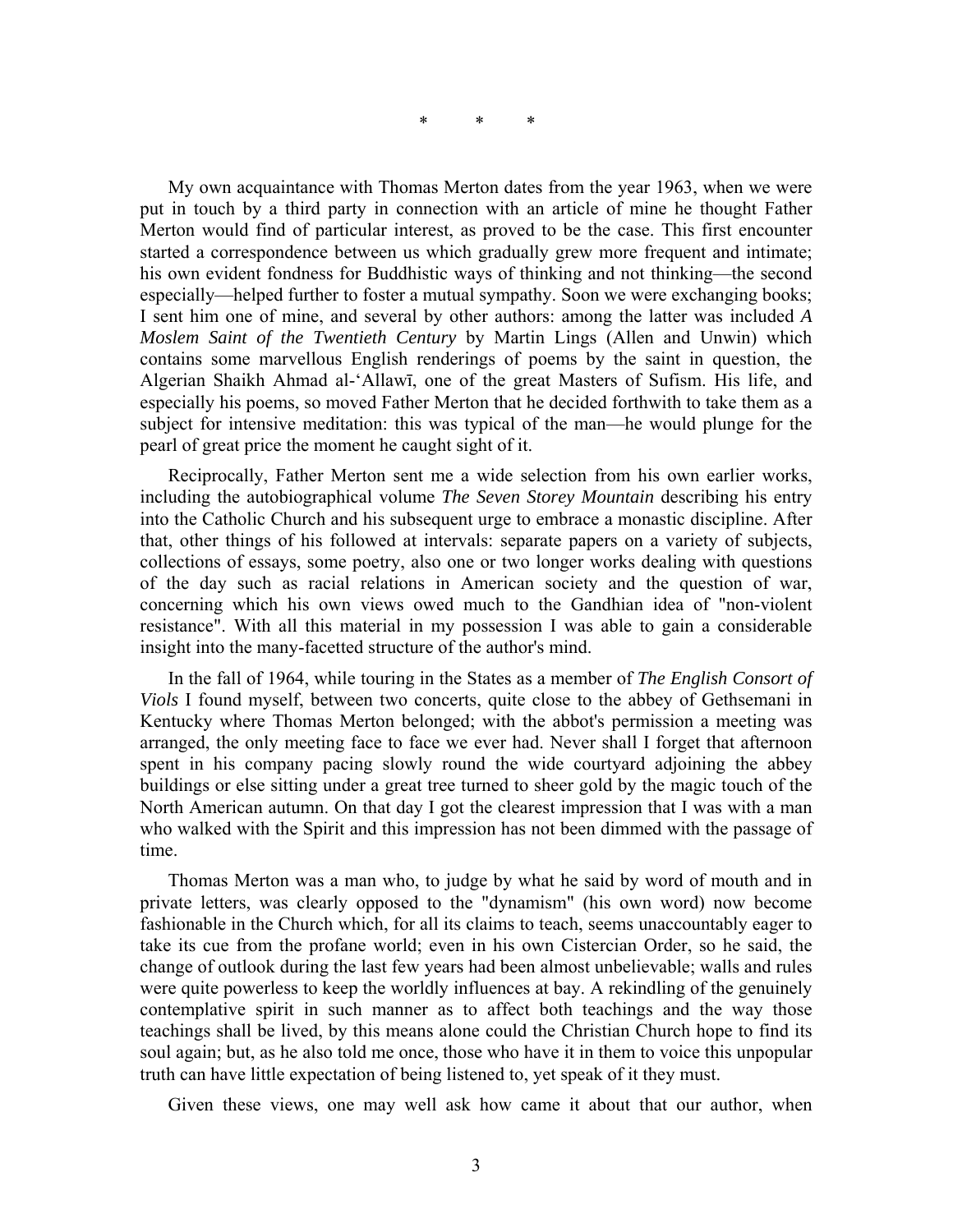expressing himself *in print,* often resorted to phraseology which, given the bias of the times, was bound to be read in the sense of a concession to that very relativism and activism he privately disavowed? That such was the case is proved both by the praise he won from so-called "progressives" with whose opinions he was at variance and, conversely, by the criticisms he incurred at the hands of persons to whom he stood much closer as to essentials and who, for this very reason, were surprised at what appeared like unaccountable intellectual inconsistencies on the part of a man they otherwise esteemed highly.

The fact is that Thomas Merton was very much of a "traveller" in the realms he had set out to explore with such unquestionable ardour. Rigorous discrimination was not always his strong point, so that he easily let his enthusiasms outrun his perspicacity. When the subject being written about has a spiritual bearing, this only makes it doubly incumbent upon an author to weigh his words, and all the more so since nowadays so many words and terms formerly precise have become vague by dint of loose usage or, worse still, have developed false overtones by reason of their employment by persons of tendentious intent. To guard against these dangers one has to be fully conscious of all that is at stake, which also means one has to train oneself in the rigorous use of language in a degree that goes much beyond a mere question of good literary technique. Failure in this respect will usually imply some kind of sentimental intrusion into the intellectual field causing at least a momentary obscuration in the thinking mind of the individual concerned.

It would be easy to spread oneself in a detailed analysis of Thomas Merton's many sided activities as a writer, those which earned him his reputation with the world at large, but this is not the purpose of the present study; if these have been mentioned to some extent, this was in order to clear the ground for consideration of what became for him in the end a virtually exclusive concern, namely the search for a perfect contemplativity in God. In pursuit of this aim, which had led him into the Trappist Order in the first place, he was prepared to jettison whatever might seem, at any given time or stage of the way, to have become a factor of distraction; the only limits he would recognise in this respect were the obligations imposed by his monastic vow of obedience which he always observed with the utmost strictness in the knowledge that what other people might regard as irksome restrictions, when freely accepted, but served to canalise a man's spiritual activity thus giving it all the greater force, as happens to a stream hemmed in closely by high rocky banks. His colleagues at the Bangkok conference, in reporting his death to the abbot of Gethsemani in a tone of mixed sadness and joy, summed him up well when they said "here indeed was a true monk".

It is from this overwhelming urge to lose himself in God that Thomas Merton's interest in Eastern religions primarily stemmed. Within the Christian mystical tradition he had already found a model to attract him among the Desert Fathers of Egypt during the early centuries as revealed in their legends; soon he was discovering parallels between what he read there and the meditational practices of Hindu and Buddhist contemplative saints. The essential association of *Guru* and disciple taken for granted in all the Oriental initiations was something which, as he soon perceived, had practically disappeared from the Christian scene—certainly as far as the Latin Church is concerned—and he was convinced that this absence of qualified instruction represented a spiritual lacuna of the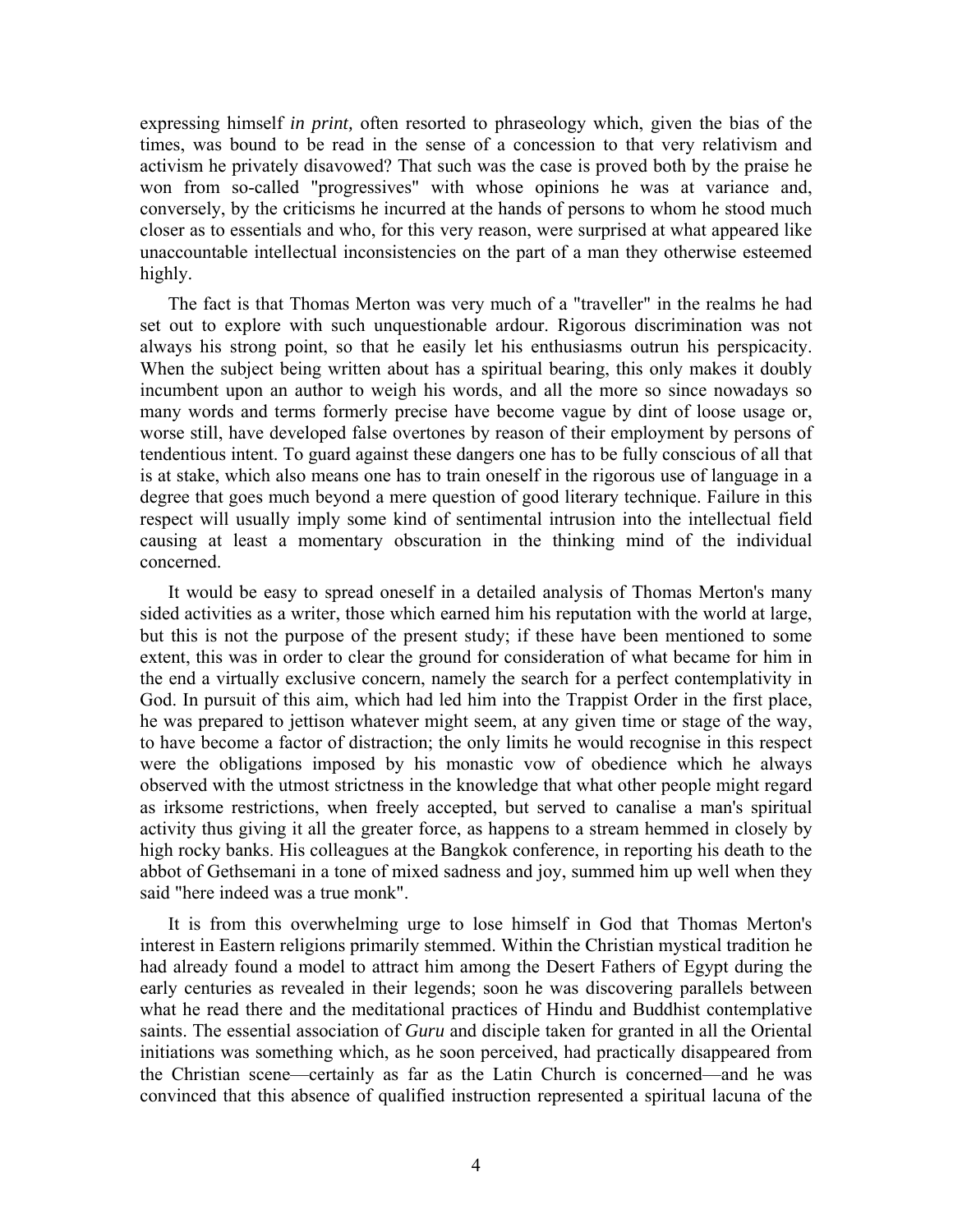most serious kind: too much had been sacrificed to the collective interest at its most mediocre and this largely accounted for the present defencelessness of Christian faith in the face of materialist and humanist pressures. Christian doctrine had become too abstract, it lacked the dimension of "method" which, as Mahāyāna Buddhism continually stresses, is necessary if wisdom is to ripen in effective fruit. Led on by his wish to restore the missing dimension he read all he could lay his hands on of the Eastern traditions and it was in the direction of Zen Buddhism, as presented in the works of the late Dr. D. T. Suzuki, its eminent spokesman to the West, that Father Merton felt himself immediately drawn; a personal meeting with Dr. Suzuki, for whom he developed a great feeling of reverence, helped to deepen his understanding still further.

The reasons why Zen had such a strong appeal for Thomas Merton are not difficult to divine: for one who had received his schooling between the solid four walls of Latin Scholasticism, cemented all over, as these are, with syllogisms—the advantages of such a schooling are far from negligible—the contrast offered by Zen could be both refreshing and illuminating; just as it could become merely disruptive, as frequently happens to Westerners who approach Zen from the angle of a Christian faith that has collapsed on them. Deprived of their normal traditional background, these people are apt to seize on a few tag-ends of a noticeably paradoxical kind and think that here is the essential; to the travesty that results they then give the name of Zen and proceed to inflict it on others under that label.

The great value of Zen, when rightly appreciated, as of Buddhism generally, is that it acts as an antidote to the poison of a too persistent conceptualism. The philosophism inherited from the Greeks, the Roman legalism and lastly the collectivist obsession are all factors which, historically speaking, have operated to Christianity's great detriment, with the modern anti-religion as their end product. Whatever helps to free the mind from the intellectual cramping these things spell in the aggregate will be to the good: it is here that a sound knowledge of Eastern teachings and methods can be so valuable to a Christian today, as Thomas Merton clearly perceived, and that is why he never missed an opportunity to widen his own knowledge, with a special emphasis on Buddhism. A collection of essays on Zen of recent date *(Zen and the Birds of Appetite,* a New Directions book) testifies to the depth to which his mind had been able to penetrate this side of the Buddhist wisdom.

If one were asked to define in a few words the aim which Thomas Merton kept in view, letting it determine for him, to the best of his ability, both actions and abstentions and relations with his fellow-beings, this aim could be summed up in the phrase "the uninterrupted practice of the Presence of God". All through his life as a monk, in fact, he had been feeling his way towards a fulfilment of a contemplative vocation that would go further than just the observance of a very strict monastic discipline coupled with a piety content to float upon the surface of things. As the years passed he became ever more concerned with the fact that the old-time defences against the intrusions of "the world" were ceasing to work because the conditions which in past centuries had made them work, at least on an average showing, no longer applied. The hitherto coherent structure of Christian tradition was suffering a disintegration inconceivable to those who drew up the ancient rule; on all sides the dykes were being eroded, gaping breaches were appearing in every direction. All this was no cause for despair, however—for a man like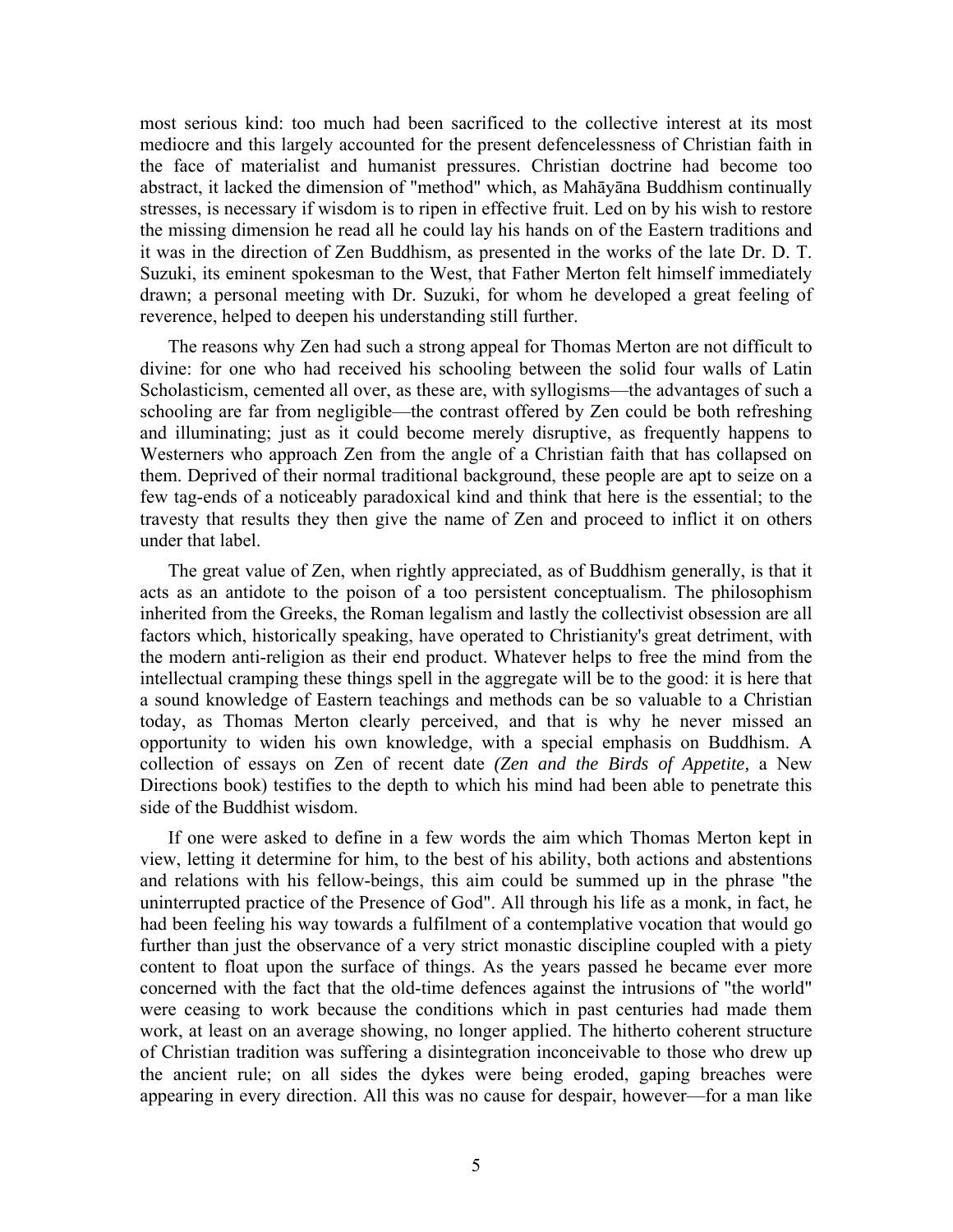Thomas Merton such words as optimism and pessimism hold little meaning—but rather was it an occasion for a frank and fearless questioning of conventional assumptions and, still more, for testing one's own intellectual and moral attitudes in the fire of an unflinching self-examination. Above all, it was an occasion for deepening one's communion with God or, in other words, for rendering one's contemplative professions real; if Church and world were in crisis, this was no excuse for neglecting this innermost work which, did people but know it, provides their surest hope.

Some considerable time prior to receiving the astonishing call that took him to the East, he had asked his abbot's consent to his withdrawing into a hermitage in order to give himself up to a life of solitary meditation and prayer; that this would incidentally curtail his activities as a writer whether of articles and books or of private letters was evident; in fact during that period I only heard from him once very briefly. Just before going into retreat at the hermitage he wrote to me that he was pulling out from various movements with which his name had been publicly associated; as he then said, many of those who had regarded his participation as a great asset would feel disappointed and would most probably misconstrue his motives for thus retiring into solitude, an act which, for them, might well savour of "quietism", not to say "selfishness"; nevertheless he was convinced that his vocation required of him this step and that if it caused misunderstanding in the minds of some, this was an incidental cross that had to be accepted. There things remained until the summons came to attend the conference in the East, that East which by now had come to mean so much to Themas Melton but which he never hoped to see and from which he was fated never to return.

One of the first things he did after being informed of his assignment was to consult me about possible contacts both in Japan where I have one or two personal connections and in India where I have many, mostly in Sikkim and among the Tibetan refugee community. This first request for introductions was followed by another in which he put a number of far-reaching questions about how best to proceed once he reached the Asiatic scene. To which I answered that to do full justice to these questions a discussion by word of mouth would be desirable, for which reason I invited him to travel via Europe so that he might spend at least some days with me here in London. The course of *karma* did not run this way for him, however, and he replied that it was already too late to alter existing arrangements which were that he should cross the Pacific from California, with the result that we were never able to meet again, much as we both desired it.

Not long after his arrival in India Father Merton, piloted by a friend, was received in audience by the Dalai Lama at his place of residence at Dharmsala in the Panjab hills; this meeting, during which the deeper implications of a monastic vocation was the chief subject of discussion, was twice repeated at His Holiness' own wish. Soon after that, Father Merton moved over to Darjeeling with the intention of visiting Sikkim where he was already awaited as a result of my letters to friends there. In particular it was hoped he would spend some time with His Holiness the Karmapa Laina at his newly established centre at Rumtek, but unusually heavy rains followed by landslides which destroyed the bridges over the Tista river and disrupted local communications for several weeks prevented him from reaching this more distant objective. However it was during his stay in the hills of northern Bengal that he was destined to find what he had long been imagining but had never actually seen in the flesh—his contemplative ideal embodied in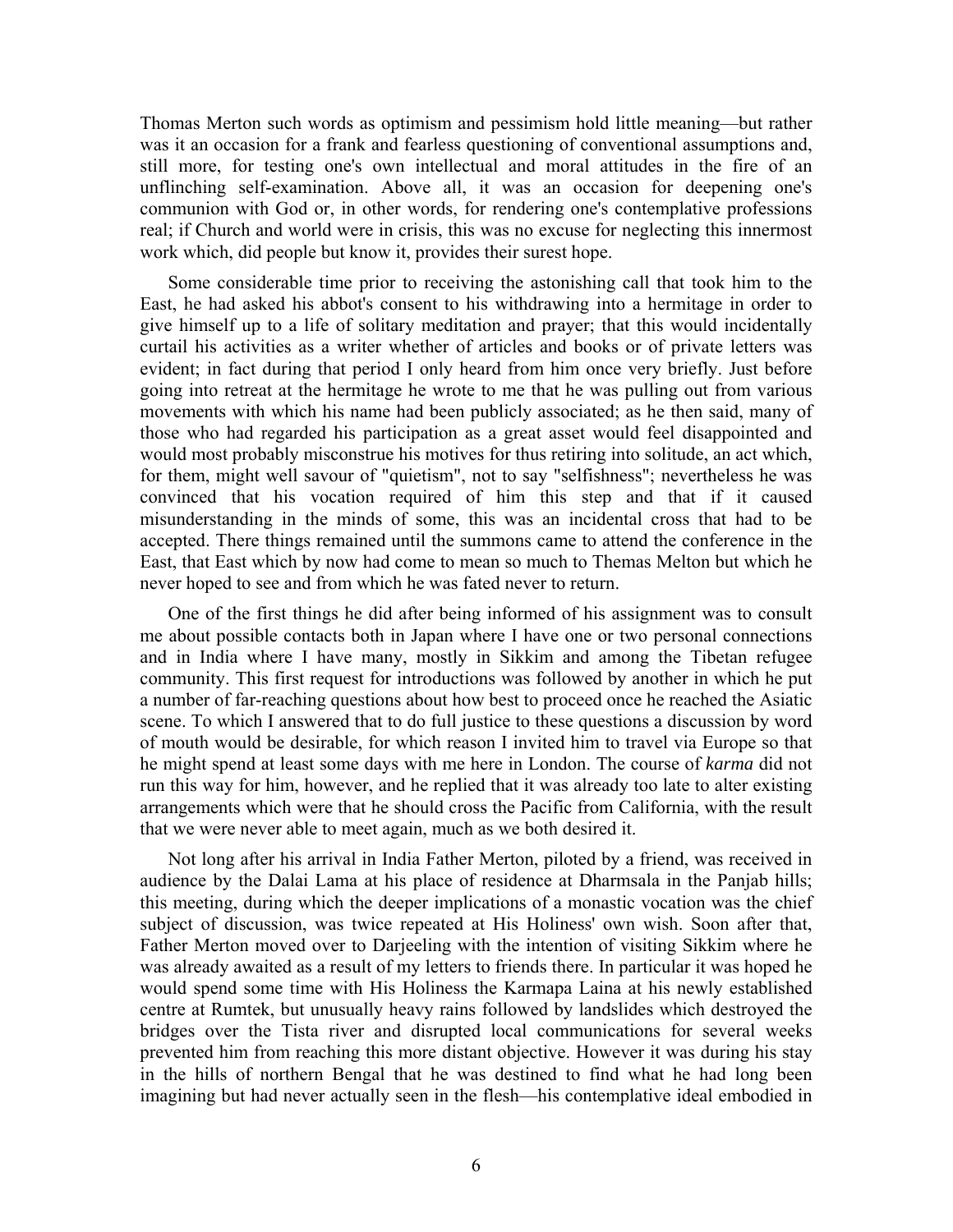a man, this is what Providence unexpectedly offered to Thomas Merton.

The Spiritual Master in question belonged to the initiatic family known as *Dzogchhen* ("great accomplishment") which is a branch of the *Nyingmapa* or "Order of the Ancients", the one that represents the original foundation of Buddhism in Tibet. By comparison with the much later "reformed" foundation of the *Gelugpa (=* Order of Virtuous Usage) to which the Dalai Lama belongs, the Nyingmapa remain relatively less strictly organised and correspondingly more open, on the one hand, to possible human laxities and, on the other, to the liberating influx of the Spirit "that bloweth where it listeth". In our time the great spiritual lights among the Tibetan Lamas have been most commonly (but not exclusively) found among the older "un-reformed" Orders.

In fact the Lama Father Merton met was one of those who passed for being slightly "queer", a description which among Tibetans is not accounted a reproach, but rather a sign of unwonted sanctity, of an intelligence going beyond ordinary human capacity; an Islamic parallel is to be found in the *Malamatiyah* or "men of blame", namely persons who display a certain outrageousness in their public behaviour which, however, masks a deeply contemplative spirit, the peace that passeth understanding. The ordinary people leave these Lamas alone, by reason of their strange ways, but reverence them nonetheless, feeling instinctively that their presence in the world is a great blessing in itself and a protection for the community on the fringe of which they dwell. The Taoists of China had much the same attitude: the Sage of crazy appearance is a well-known Taoist figure, whose contempt for conventional ties translates, not a disorder, but a norm in which all may participate, if indirectly. According to my informant, the Lama was of this kind.

There is no doubt that Thomas Merton was very deeply affected by his meeting with this Master, which he hoped to repeat later. His immediate response was to withdraw for four days to a secluded spot where he could recapitulate his experience in meditation. I happen to know the place, it lies surrounded by virgin forest full of birds and animals, like a forgotten corner of paradise waiting to welcome one that would fain recollect himself following a soul-stirring episode. From there Father Merton went on to the Bangkok conference where he met his end.

As for the Lama, he showed by unmistakeable signs that he recognised in his visitor the qualities that belong to a true aspiration; after conversing with him for some time, his parting remark to Thomas Merton was "You have made me at last understand Christianity". To another European who came to see him soon after he said "now I know more about your religion than you do", in evident allusion to his meeting with Father Merton.

"You have made me understand Christianity": could a Christian monk about to die ask for any better epitaph than these words the sainted Nyingmapa Master spoke?

## **MARCO PALLIS.**